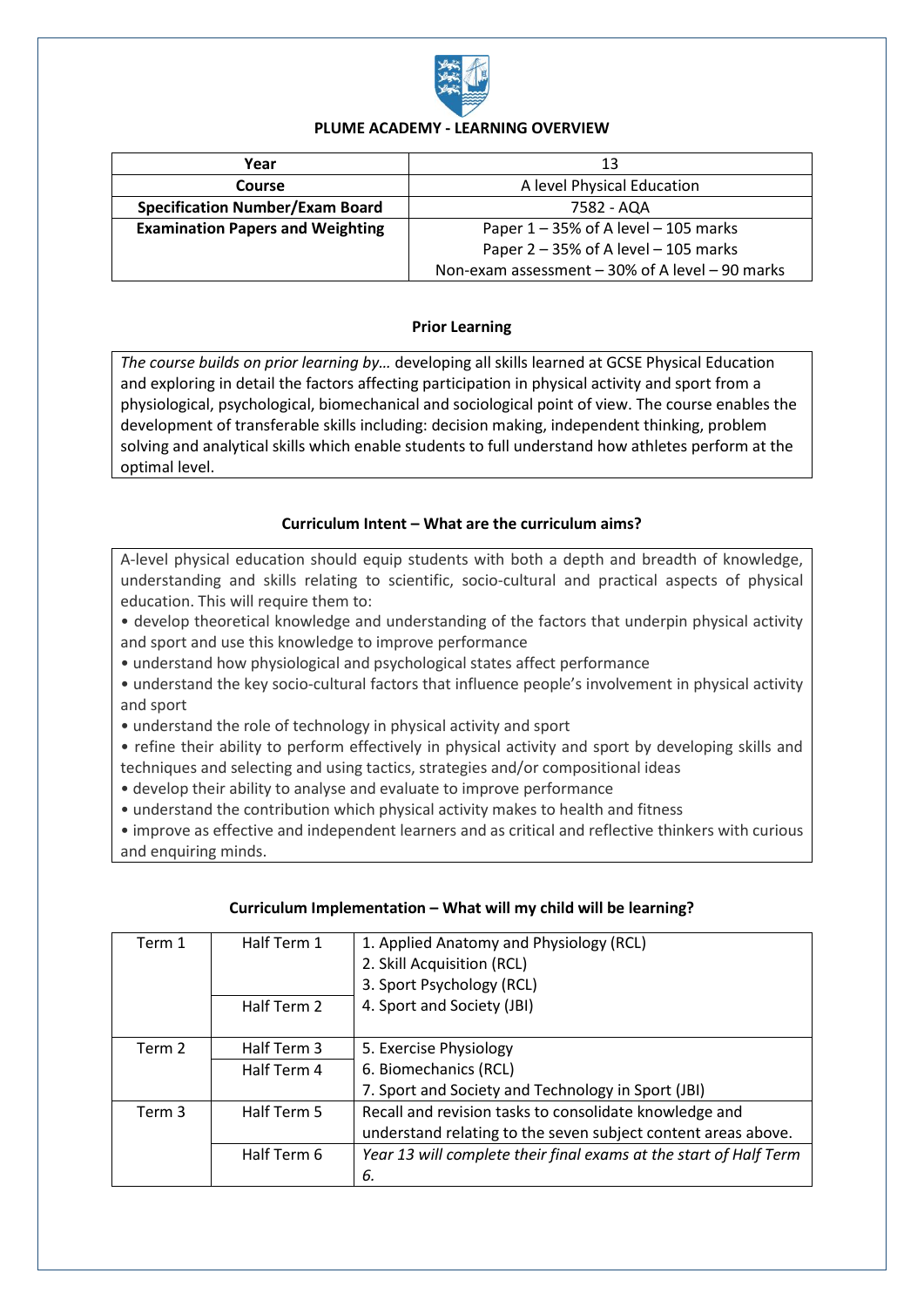

For more detail on the AQA A level PE syllabus see: [https://www.aqa.org.uk/subjects/physical](https://www.aqa.org.uk/subjects/physical-education/as-and-a-level)[education/as-and-a-level](https://www.aqa.org.uk/subjects/physical-education/as-and-a-level)

#### **Curriculum Impact – How will my child be assessed and receive feedback?**

The exams and non-exam assessment (NEA) will measure how students have achieved the following assessment objectives.

• AO1: Demonstrate knowledge and understanding of the factors that underpin performance and involvement in physical activity and sport.

• AO2: Apply knowledge and understanding of the factors that underpin performance and involvement in physical activity and sport.

• AO3: Analyse and evaluate the factors that underpin performance and involvement in physical activity and sport.

• AO4: Demonstrate and apply relevant skills and techniques in physical activity and sport. Analyse and evaluate performance.

Students will receive independent study (i.e. homework) relating to each aspect of the course in the format of examination questions, the quality of revision notes and notes taken from Ever Learner presentations.

Students will complete comprehensive End of Unit (EUA) assessment for each aspect of the course and receive a combination of verbal and written feedback from subject staff.

| <b>Useful study resources</b>                  | If a student is really passionate about this subject<br>they can                                      |
|------------------------------------------------|-------------------------------------------------------------------------------------------------------|
| AQAD                                           | Please liaise with subject staff for the Super-<br><b>Curricular Subject document for A level PE.</b> |
| AQA                                            | <b>Articles of interest:</b>                                                                          |
|                                                | <b>Altitude Training for Rowers -</b>                                                                 |
|                                                | https://news.sky.com/story/sacrificing-everything-                                                    |
|                                                | forolympic-gold-in-tokyo-11903434                                                                     |
|                                                | - Dealing with Olympic Pressure -                                                                     |
|                                                | https://bit.ly/olympics-fear                                                                          |
|                                                | - Breathing Techniques in Elite Athletes -                                                            |
| <b>DE</b> STRANIC                              | https://theconversation.com/how-                                                                      |
|                                                | controlledbreathing-helps-elite-athletes-and-you-                                                     |
| Explore the AQA-approved Student Book,         | can-benefit-from-it-too-128072                                                                        |
| the new component-focused Student              | - Fighting Anxiety with Elite Athlete Techniques -                                                    |
| <b>Guides</b> and the content-driven PE Review | https://qz.com/1761629/the-ultimatehack-to-fight-                                                     |
| magazine.                                      | performance-anxiety/                                                                                  |
|                                                | - Aggression in sport -                                                                               |
| A level PE by Hodder                           | https://mjserafica96.wordpress.com/2013/11/29/ag                                                      |
| A level PE Review Journal                      | gression-insport-how-does-it-influences-                                                              |
| A level PE My Revision Notes by Hodder         | performance/                                                                                          |
| https://www.hoddereducation.co.uk/aqaa         | - Fulham FC and Cohesion -                                                                            |
| levelpe                                        | https://trainingground.guru/articles/why-fulham-                                                      |
|                                                | strugglesshow-cohesion-is-key                                                                         |

### **Super-Curricular Opportunities – Supporting and Extending Learning**